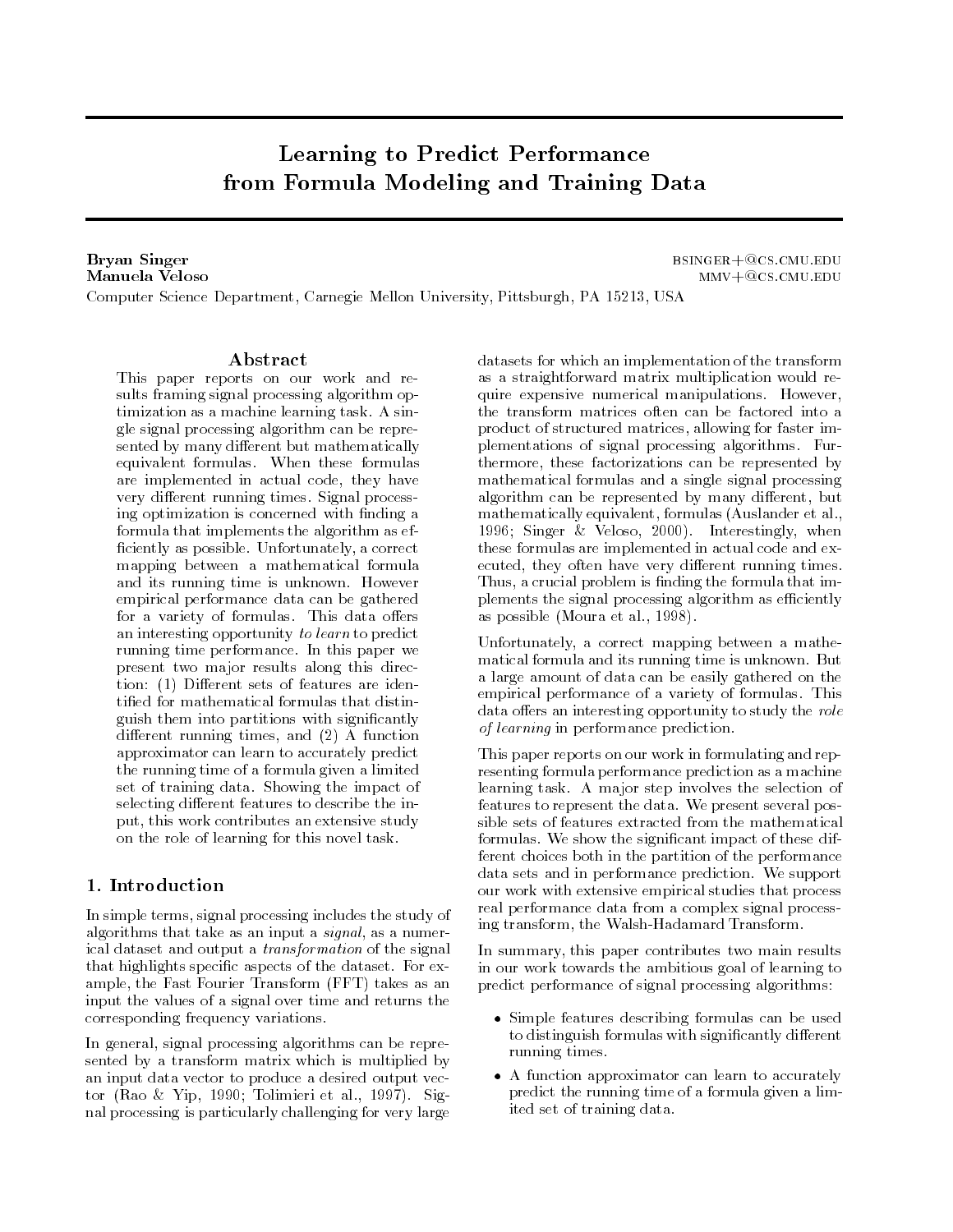## 2. Walsh-Hadamard Transform

In this paper- we present results from our work with the Walsh-Hadamard Transform (WHT), one of with the WalshEadamard Transform  $\mathbb{R}^n$  and  $\mathbb{R}^n$  and  $\mathbb{R}^n$  and  $\mathbb{R}^n$  and  $\mathbb{R}^n$  and  $\mathbb{R}^n$ several important and fundamental signal processing transforms in the contract of the contract of the contract of the contract of the contract of the contract of t ously explored the Fast Fourier Transform (FFT) and obtained results similar to those presented here (Singer Veloso-

The Walsh-Hadamard Transform of a signal  $x$  of size  $2^{\circ}$  is the product *WHT (2<sup>-</sup>)*  $\cdot x$  where

$$
WHT(2n) = \bigotimes_{i=1}^{n} DFT(2),
$$
  

$$
DFT(2) = \begin{bmatrix} 1 & 1 \\ 1 & -1 \end{bmatrix},
$$

and  $\otimes$  is the tensor or Kronecker product (Johnson & Puschel, 2000). If A is a  $m \times m$  matrix and B a  $n \times n$ matrix, then  $A \otimes B$  is the block matrix product

$$
\left[\begin{array}{ccc} a_{1,1}B & \cdots & a_{1,m}B \\ \vdots & & \vdots \\ a_{m,1}B & \cdots & a_{m,m}B \end{array}\right].
$$

For example,

$$
WHT(2^{2}) = \begin{bmatrix} 1 & 1 \\ 1 & -1 \end{bmatrix} \otimes \begin{bmatrix} 1 & 1 \\ 1 & -1 \end{bmatrix}
$$

$$
= \begin{bmatrix} 1 & 1 & 1 & 1 \\ 1 & -1 & 1 & -1 \\ 1 & 1 & -1 & -1 \\ 1 & -1 & -1 & 1 \end{bmatrix}.
$$

While this provides a potential algorithm for comput ing the WHT- more ecient algorithms usually take advantage of the fact that larger WHTs can be cal culated by combining smaller WHTs appropriately Computing tensor products with large matrices can be very computationally expensive-to-the point that the point that the point that the point that the point tha doing more tensor products of smaller matrices is of ten considerably faster than computing fewer tensor products with larger matrices So- signal processing optimization involves searching for optimal methods of decomposing large transforms into smaller ones

For positive integers  $n_i$  such that  $n = n_1 + \cdots + n_t$ ,  $W \Pi T(Z^+)$  can be rewritten as

$$
\prod_{i=1}^t (I_{2^{n_1+\cdots+n_{i-1}}}\otimes WHT(2^{n_i})\otimes I_{2^{n_i+1+\cdots+n_t}})
$$

where  $I_k$  is the  $k \times k$  identity matrix (Johnson & . A this formula can the recursive the recursive formula can then  $\mathcal{F}_{\mathcal{A}}$ applied to each of the WHTs that appear on the right side. Thus,  $WHI(2^+)$  can be rewritten as any of a large number of different but mathematically equivalent formulas

Any of these formulas for  $W H I (2^+)$  can be uniquely represented by a tree. See Figure  $1$  for two example split trees Each node in the split tree indicates the size of the WHT (given simply as the exponent) at that level-benefits and the children of a node indicate how the children of a node indicate how the children of node's WHT is recursively computed. As an example, the split tree shown in (a) can be derived as follows:

 $WHT(2^5)$  $\mathbf{r}$ 

$$
= [WHT(2^{3}) \otimes I_{2^{2}}][I_{2^{3}} \otimes WHT(2^{2})]
$$
  
\n
$$
= [ \{ (WHT(2^{1}) \otimes I_{2^{2}})(I_{2^{1}} \otimes WHT(2^{2})) \} \otimes I_{2^{2}} ]
$$
  
\n
$$
[I_{2^{3}} \otimes \{ (WHT(2^{1}) \otimes I_{2^{1}})(I_{2^{1}} \otimes WHT(2^{1})) \} ]
$$

with the split tree representing the split tree representing the split tree representing the split tree representing the split tree representation of the split tree representation of the split tree representation of the sp



Figure 1. Two different split trees for WHT(2 )  $\,$ 

There are a very large number of possible split trees for a WHT of any given size- and thus there are large number of formulas equal to that WHT Special to the WHT Special to the WHT Special to that WHT Special to the W WHT of size  $2^n$  has on the order  $\theta((4+\sqrt{8})^n/n^{3/2})$  different possible split trees Johnson Puschel- For example, *WHI* (2<sup>-</sup>) has 10,708 different spilt trees Johnson Puschel-

Since we had previously investigated the Cooley-Tukey expansion for the FFT which can be visualized with  $\mathcal{L}$  . This is the singlet of this work in this work  $\mathcal{L}$ reports only on binary WHT split trees This helps to slightly reduce the total number of possible split trees, but there are still on the order of  $\sigma(\vartheta^*)/n^{-r-1}$  possible binary split trees Johnson Puschel-

The formulas that the different split trees express can have very different running times when implemented in code Even what may seem like subtle changes such as swapping the left and right children of a node in the split tree changes the formula that the tree represents and can significantly change the running time split split trees capture the order and sizes of the computations that are performed in a computer. Any change to the split tree will mean a change in the order and/or size of the computations performed. Unlike simple addition or multiplication-direction-direction-direction-direction-direction-direction-direction-direction-direction-directionsized subcomponents of these matrix operations can often produce very different running times on a computer address, in the best to be able to be able to predict the which of these formulas will have the fastest running time for any given computer on which it is run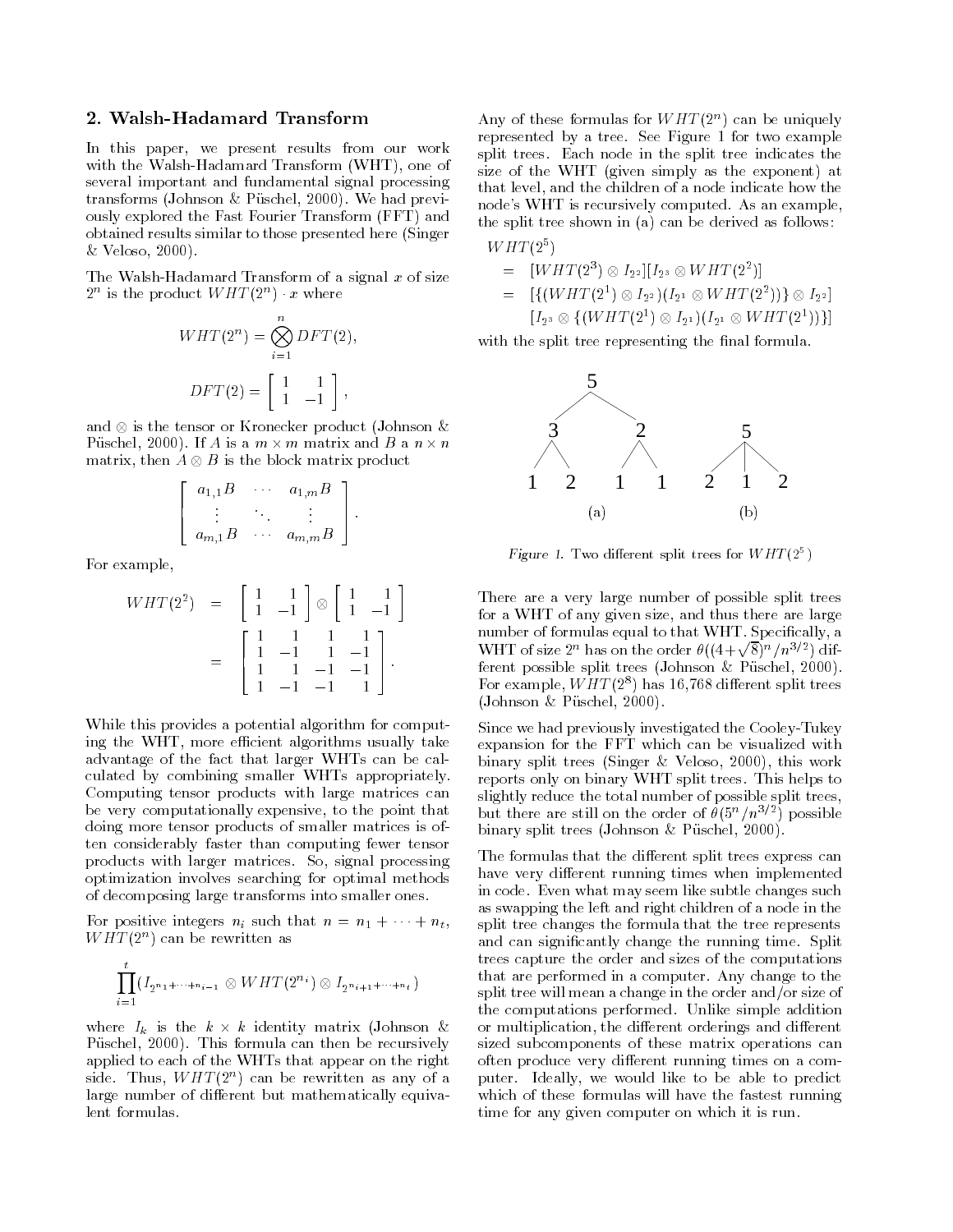## 3. Relevant Features for Predicting Running Time

Given that there are many different expansions of large While the contract running times-dimensional like to the contract run number of  $\mathbb{R}^n$ nd the one with the fastest running times run analyse approach would be to produce all of the formulas and to time each one on each different machine that we might be interested in Then the formula with the fastest time can be determined for each machine

There are two problems with this approach:  $(1)$  each formula may take a non-trivial amount of time to run, and (2) there are a very large number of formulas that need to be run These problems make the approach intractable for WHTs of even fairly modest sizes

In this paper- we present an approach to help solve the rest perticular experiences in the perticular in an extent of the state of the state of the state of the state of the state of the state of the state of the state of the state of the state of the state of the state of the

- $\bullet$  Generate a small set of formulas automatically  $\bullet$ and time each of these formulas
- $\bullet\,$  Describe the formulas by appropriate features.  $\,$
- Use this data to learn to quickly and accurately Use this data to learn to quickly and accurately predict the running times of the other formulas

elsewhere present and the second present and the second contract of the second contract of the second contract of the second contract of the second contract of the second contract of the second contract of the second contr method for generating formulas automatically in a principled way, the section-control was sections and evaluated and evaluated and evaluated and evaluated and e uate feature sets that will enable us to perform the learning experiments discussed in the next section

In selecting and evaluating features- an important question is what aspects of the formulas determine their running times Or- equivalently- what are good features for predicting a formula's running time?

to answer these questions-by internal problems-by internal problems-by internal problems-by internal problemsseveral different feature sets to describe WHT formulas. After each of these different feature sets have been described and compared the compared measured server along the compared of the compared of the compared of the compa sures to see how well the features can differentiate formulas with different running times.

#### - Feature Sets

We begin by introducing a simple set of features to as well as a number of successive of successive of successive  $\alpha$ tures, we that we there  $\pi$  is the fact that we can visual alize WHT formulas as split trees. Note that these features are not unique to the WHT and many have been used in our early study of the FFT (Singer  $&$  Veloso, However- we do take advantage of the fact that we have limited ourselves to binary split trees We consider feature sets from two broad categories- node count features and features corresponding to the shape of the split tree. These features were chosen to capture both the size of the computations being performed as well as the ordering of those computations and thus to hopefully capture the running time.

#### 3.1.1 COUNTING NODES

A general category of formula features we have ex plored is counting the number of nodes of various types. The following paragraphs describe several such features and Table 1 gives an example of each feature set for the split tree shown in Figure  $1(a)$ .

One simple and yet important set of features of a WHT split tree is the number and sizes of the leaves These leaves correspond to the WHTs that must actually be computed directly and that appear in the formula rep reserve by the split tree specifications, the specific the  $\sim$ number of W  $H$  I (2\*) s, the number of W  $H$  I (2\*) s, the number of  $WHI(2^+)$  s, and so on that appear in the formula. We call this feature set "Leaf Nodes."

of the nodes of the split tree instead of just the leaves This not only indicates what size WHTs must be di rectly computed but also what intermediate sizes are combined from smaller ones (although this feature set can not distinguish leaf from internal nodes
We call this feature set "All Nodes."

For suciently large split trees- it is possible for two different formulas to have the exact same All Nodes counts-but to have discussed but to have discussed but to have discussed but to have discussed but the counts F examples, and so give s single resemption sections are constant to the simple results of the simple results of previous two feature sets is to include both. We call previous two feature sets is to include both We call the sets is to include both We call the sets is to include both We call the sets is to include both We call the sets is to include both We call the sets is to include bo this feature set "Leaf and All Nodes."



Figure  $\Delta$ . Two split trees with the same All Nodes counts

consider against the first art of features which simply the simply this is to separate nodes that are right children of their parents in the tree from those that are left children In particular, we count the number of left WHT  $(2^{\circ})$  s, the number of right  $WHH(Z^*)$  s, the number of felt  $WHI$  (2-) s, and so on in the formula. We call this feature set "Left/Right Leaf Nodes."

Combining the previous idea along with the idea of counting all the nodes in the split tree produces yet another set of features In particular-  $\blacksquare$  we can count the countries in particularthe number of different sized left and right nodes appearang in the tree-pearling the root node We call this feature set "Left/Right All Nodes."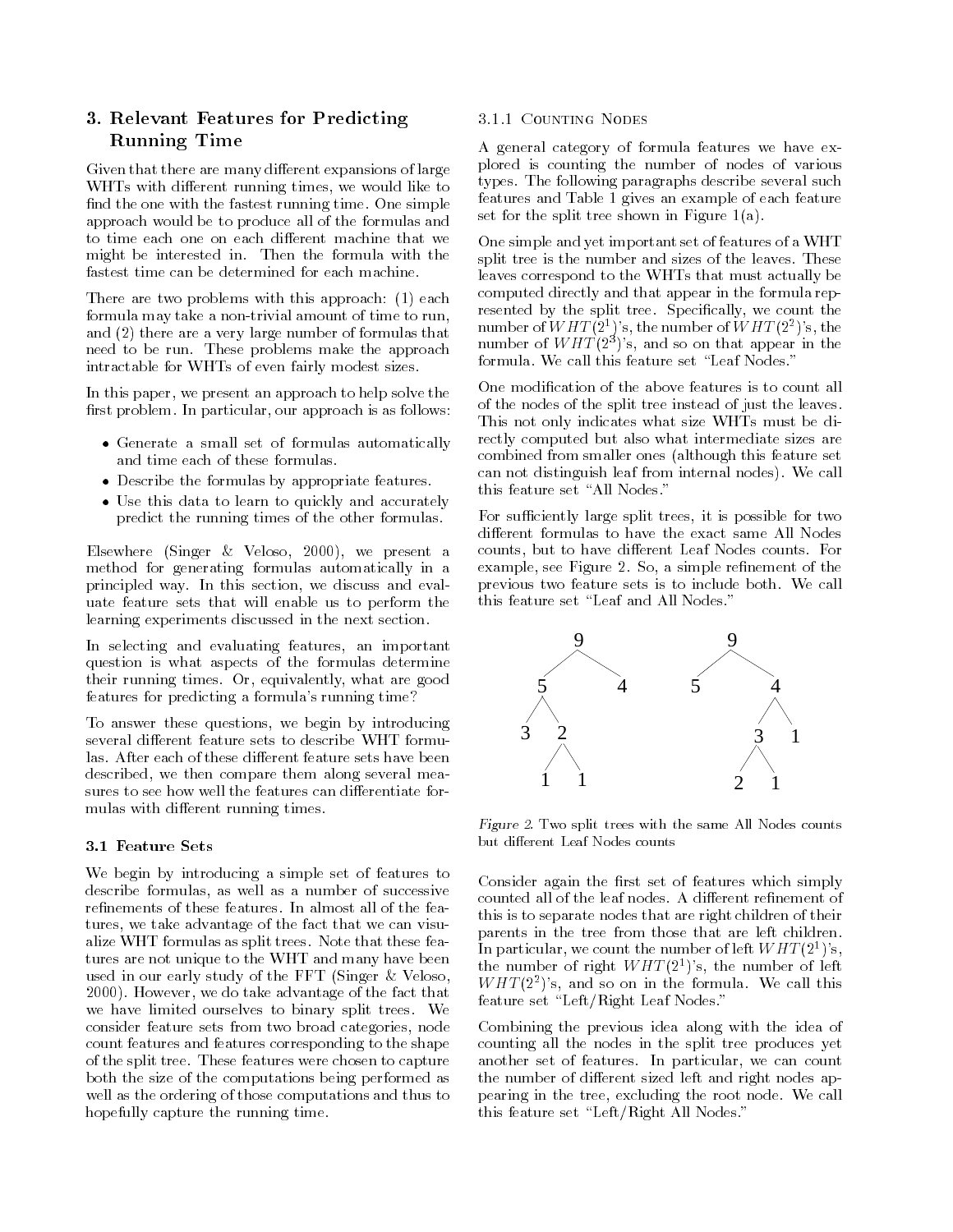Table T. Example values of the different node count feature sets for the tree shown in Figure 1(a). Each row corresponds to a feature set and each column corresponds to a particular feature For example the column marked  $\Gamma$ feature representing the number of leaf nodes of size 1 (corresponding to WHT(2+)) in the split tree. The entries in the table are the count of nodes of the given feature or an X if the feature is not present in the feature set

|                                   | leaf |  | all |    | right leaf |     | left leaf |   | right all |  | left all |        |  |   |     |  |  |  |
|-----------------------------------|------|--|-----|----|------------|-----|-----------|---|-----------|--|----------|--------|--|---|-----|--|--|--|
| WHT size:                         |      |  | 3   |    |            |     |           | ച | 3         |  | ച        |        |  | ച | 2   |  |  |  |
| Leaf                              |      |  |     |    |            |     |           |   |           |  |          |        |  |   |     |  |  |  |
| All                               |      |  |     | ., |            |     |           |   | -43       |  |          | $\tau$ |  |   |     |  |  |  |
| All<br>$\operatorname{Leaf} \ \&$ |      |  |     | ◡  |            |     |           |   | Χ         |  |          |        |  |   | ∡ ⊾ |  |  |  |
| $L/R$ Leaf                        |      |  |     |    |            | -48 |           |   | U         |  | $\Omega$ |        |  |   |     |  |  |  |
| $L/R$ All                         |      |  |     |    |            |     |           |   |           |  |          |        |  |   |     |  |  |  |
| $L/R$ Leaf $\&$                   |      |  |     |    |            |     |           |   |           |  |          |        |  |   |     |  |  |  |

once against counting mail, algebra can all not can all all ways distinguish two trees that counting  $Left/Right$ Leaf Nodes can distinguish Thus- we can combine the two for a large set of features that include all those in the previous two sets We call this feature set "Left/Right Leaf and Left/Right All Nodes."

3.1.2 FEATURES OF THE SHAPE OF THE TREE

All of the above features count the number of vari ous kinds of nodes of different sizes. Another feature category pertains to the general shape of the tree

A simple feature is the "leftness" or "rightness" of a tree More formally-definition  $\mathbf{I}$  and a node in a node in a node in a node in a node in a node in a node in a node in a node in a node in a node in a node in a node in a node in a node in a node in a node in a node i tree be the number of left children minus the number of right children along the path from the root to the given not the the state is dependent of the tree is determined to be the sum of the leftness of all of the tree's nodes. We call this single number feature "Leftness."

This single number feature can be expanded to provide a vertical pro le of the tree In particular- the verti cal products are need, it makes they with an array modern of indicating how many nodes have a particular leftness

For example- the split tree shown in Figure a
has nodes with leftness as shown in Figure - and a total problem in Figure - and a total problem in Figure - and a leftness of 0 since it is balanced.

- $\bullet$  5 nodes with leftness U  $\hspace{0.1em}$
- $\bullet$  1 node with leftness 1
- $\bullet$  1 node with leftness 2
- $\bullet$  1 node with leftness  $-1$
- $\bullet$  1 node with leftness -2  $\hspace{0.1em}$



Figure 5. Leftness of nodes in tree of Figure 1(a)

There are several possible single numbers that cap ture some aspect of a tree's depth. A feature we call "Total Path Length" is the sum of the path lengths of every node to the root. A feature we call "Average

Path Length" divides the total path length by the total number of nodes in the tree. A feature we call "Horizontal Pro le is constructed by counting the number of nodes at each possible depth

For example- the split tree shown in Figure a
has the following features

- $\bullet$  A total path length of 10  $\hspace{0.1em}$
- $\bullet$  An average path length of 10/7  $\hspace{0.1cm}$

and the horizontal problem is a set of the horizontal problem in the horizontal problem in the horizontal problem in

- $\bullet$  1 node at depth  $\mathtt{U}$
- $\bullet$  2 nodes at depth 1  $\hspace{0.1em}$
- $\bullet$  4 nodes at depth 2  $-$

As has been suggested by previously described feature sets-to is possible to combine multiple feature sets to the produce other feature sets. A few of these combinations will be shown in the following sections- and we have investigated many more than are reported here

#### - Evaluating Features

who has the constitution of the definition of the design sets of the definition of the definition of the definition of the sets of the sets of the sets of the sets of the sets of the sets of the sets of the sets of the set

#### 3.2.1 NUMBER OF PARTITIONS

Because several different formulas can have the same set of feature values- the features can be thought of as generating a set of equivalence classes or partitions Under a set of features, formulas are indicated measuresif they have the same set of feature values-for feature values-for feature values-for feature values-for featur mulas are distinguishable if they have different feature values For example-two split trees shown in Fig. , which is two split trees shown in Fig. , which is two split trees shown in Fig. , which is two split trees shown in Fig. , which is two split trees shown in Fig. , which i ure 2 have the same feature values under the All Nodes feature set but have different feature values under the Leaf Nodes feature set

Ideally- we would like all of the formulas that fall into the same partition to have very close running times One straightforward method for achieving this is to create a large number of partitions causing few formu las to fall into any one partition Thus- a very simple measure of the effectiveness of a set of features is the number of partitions it creates for a set of formulas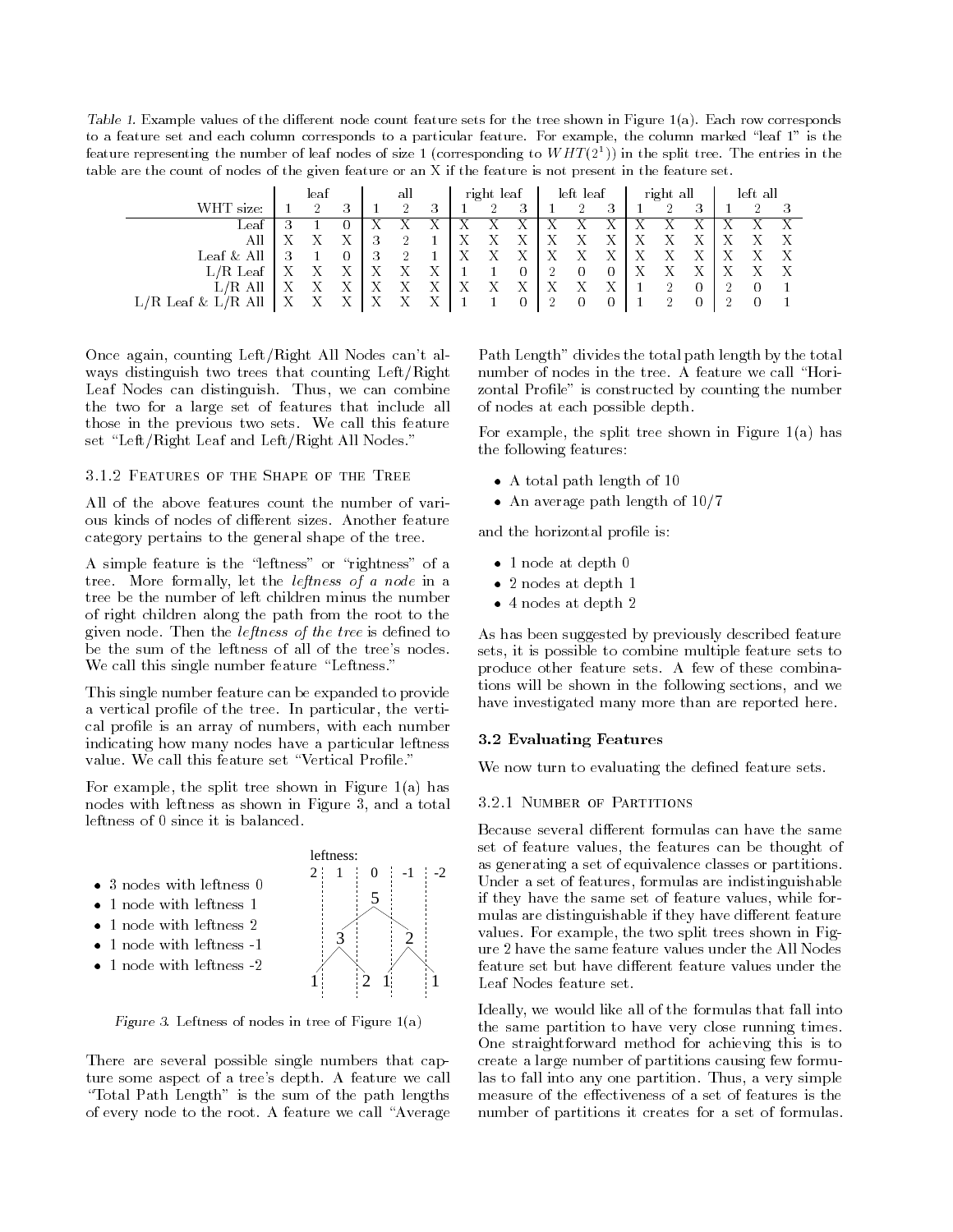|                             | WHT size |       |           |         |         |          |  |  |
|-----------------------------|----------|-------|-----------|---------|---------|----------|--|--|
| Features                    | $2^5$    | $2^6$ | $2^{\,7}$ | $2^{8}$ | $2^{9}$ | $2^{10}$ |  |  |
| Node Count:                 |          |       |           |         |         |          |  |  |
| Leaf                        | 7        | 11    | 15        | 22      | 29      | 40       |  |  |
| All                         | 13       | 31    | 68        | 168     | 384     | 947      |  |  |
| Leaf & All                  | 13       | 31    | 68        | 168     | 385     | 954      |  |  |
| $L/R$ Leaf                  | 23       | 44    | 81        | 142     | 240     | 395      |  |  |
| $L/R$ All                   | 45       | 149   | 523       | 1832    | 6584    | 23548    |  |  |
| $L/R$ Leaf & $L/R$ All      | 49       | 170   | 617       | 2262    | 8472    | 31711    |  |  |
| Shape:                      |          |       |           |         |         |          |  |  |
| Leftness                    | 11       | 19    | 29        | 41      | 55      | 71       |  |  |
| Vert Prof                   | 20       | 44    | 96        | 204     | 428     | 888      |  |  |
| Tot Path Len                | 8        | 13    | 19        | 26      | 33      | 42       |  |  |
| Avg Path Len                | 8        | 12    | 20        | 32      | 47      | 67       |  |  |
| Horz Prof                   | 8        | 13    | 22        | 38      | 65      | 115      |  |  |
| Vert & Horz Prof            | 21       | 54    | 143       | 394     | 1087    | 3043     |  |  |
| Composite:                  |          |       |           |         |         |          |  |  |
| All Nodes & Leftness        | 36       | 117   | 373       | 1222    | 3878    | 12394    |  |  |
| All Nodes & Vert Prof       | 36       | 122   | 409       | 1463    | 5183    | 18966    |  |  |
| All Nodes & Tot Path Len    |          | 35    | 83        | 220     | 563     | 1533     |  |  |
| All Nodes & Horz Prof       | 14       | 35    | 83        | 220     | 565     | 1544     |  |  |
| All Nodes, Vert & Horz Prof | 36       | 123   | 420       | 1535    | 5586    | 21140    |  |  |
| All Formulas                | 51       | 188   | 731       | 2950    | 12234   | 51819    |  |  |

Table 2. INumber of partitions generated by different feature sets for all binary trees of different sized WHTs

sizes of the WHT in the table- all possible binary trees were generated. The bottom line of the table shows the number of different formulas produced. The remaining lines show how many different partitions or equivalence classes are generated by the different features for each set of formulas

First- consider the top portion of the table with node the feature in general-the feature sets that  $\sim$ re nements of other feature sets have more partitions For example- the All Nodes feature set has many more partitions than the Leaf Nodes feature set, and likewise all of the Left/Right feature sets have more partitions than the corresponding plants feature sets The State Theory feature set in this group- the LeftRight Leaf Nodes and Left Right All Nodes features- is able to almost a structure  $\mathcal{L}_1$ but not quite- independently identify which the formulas How all the formulas How and  $\alpha$ ever-the size of WHT grows-Set is less of WHT grows-set is less of WHT grows-set is less of WHT grows-set is l and less able to uniquely identify formulas

The middle portion of the table considers features per taining to the shape of the split trees The leftness fea ture and the vertical pro le produce more partitions than the path length features or the horizontal pro le However- none of these features produce as many partitions as a couple of the node count feature sets

The lower portion of the table combines the All Nodes features with some of the shape features The fol lowing sections will make it clear why the All Nodes features were chosen instead of some of the other node count features Combining the leftness feature or the vertical product greatly increases the number of parties tions over the simple All Nodes features while adding

path lengths or the horizontal pro le does not This indicates that the All Nodes features incorporate more of the horizontal features than the vertical ones.

#### **3.2.2 RELATIVE STANDARD DEVIATION**

While being able to partition a set of formulas into a large set of equivalence classes is important- ultimately we are only concerned that all of the formulas within a partition have roughly the same running time A good set of features can separate formulas with signi cantly different running times into different partitions so that all formulas within a single partition have roughly the same running time are a measurer or time as a measure of both the "weighted average relative standard deviation" and the maximum relative standard deviation.

For each partition we calculate the standard deviation of the running times of all the formulas that fall into that partition. We then calculate the relative standard deviation for each partition by dividing the standard deviation by the mean running time for that partition To calculate the weighted average relative standard de viation- we then takeaweighted average over all par titions- weighting each relative standard deviation by the number of formulas in the partition. See Table 3. The weighted average relative standard deviation indi cates on average how close running times of formulas in the same partition are The maximum relative stan dard deviation indicates how far apart running times of formulas are in the worst partition

The weighted average and maximum relative standard deviations are shown in Table 4. For each WHT size shown in the tables- formulas for all possible split trees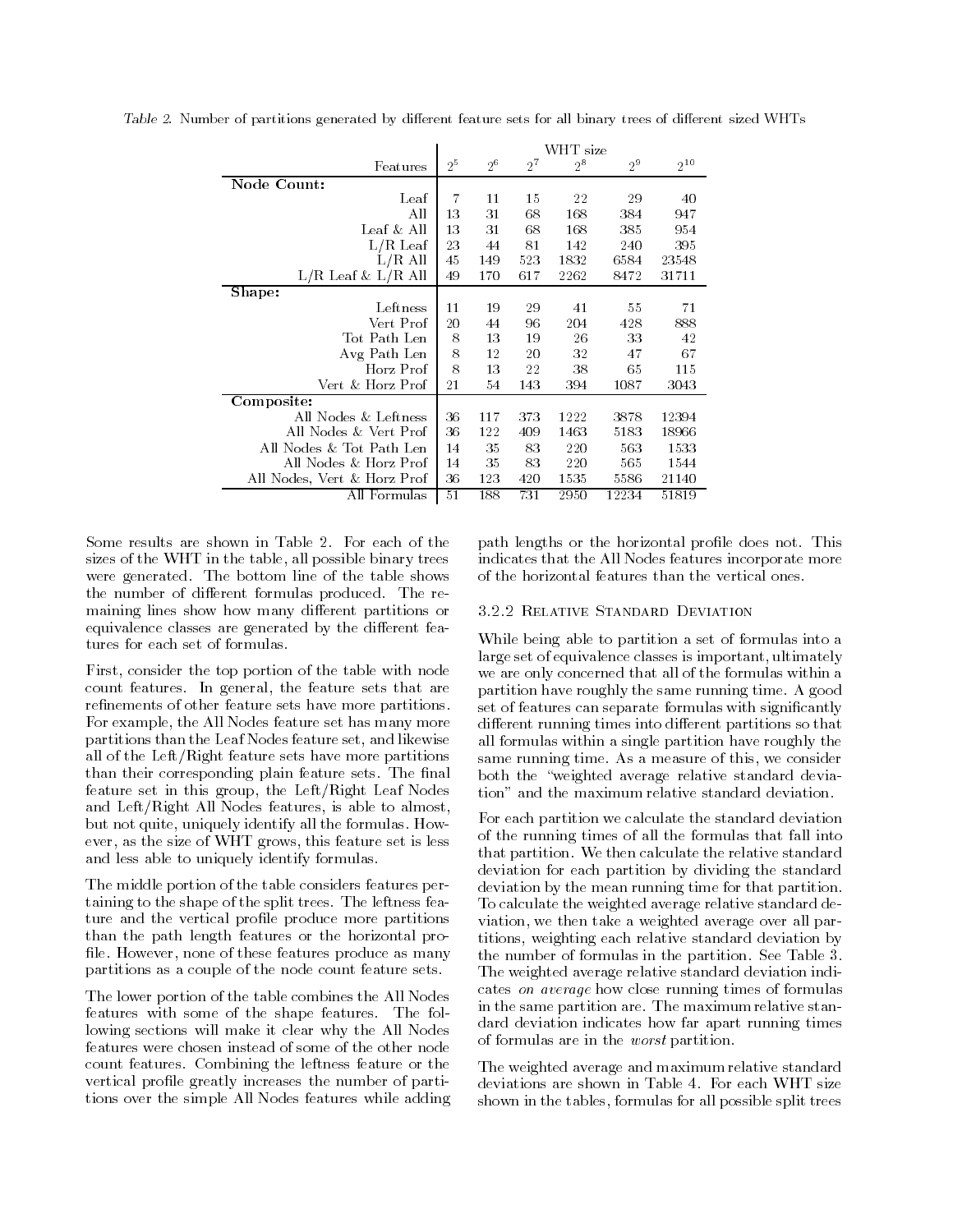Table Calculating weighted average relative standard deviation

- Let  $P_k$  be the set of formulas in partition k.
- 
- Let  $t_i$  be the running time of formula *i*.<br>• Let  $m_k$  be the mean running time of the formulas in  $P_k$ . Then,  $m_k = \frac{1}{|P_k|} \sum_{i \in P_k} t_i$ . tion of the contract of the contract of the contract of the contract of the contract of the contract of the contract of the contract of the contract of the contract of the contract of the contract of the contract of the co
- Let  $\sigma_k$  be the standard deviation of the running times of the formulas in  $P_k$ .<br>Then  $\sigma_k = \sqrt{\frac{1}{|P_k|} \sum_{i \in P_k} (t_i m_k)^2}$ .
- 
- Let  $r_k$  be the relative standard deviation of the running times of the formulas in  $P_k$ . Then  $r_k = \frac{R_k}{m_k}$ .
- Then, the Weighted Average Relative Standard Deviation is  $\frac{\sum_{k} |P_k| r_k}{\sum_{j} |P_k|}$ .

Table 4. Weighted average and maximum relative standard deviation of different reature sets for all binary trees of different sized WHTs. Entries in each cell are percentages, weighted average followed by maximum.

|                             | WHT size |      |       |      |       |      |       |      |                |      |          |      |  |
|-----------------------------|----------|------|-------|------|-------|------|-------|------|----------------|------|----------|------|--|
| Features                    | $2^5$    |      | $2^6$ |      | $2^7$ |      | $2^8$ |      | 2 <sup>9</sup> |      | $2^{10}$ |      |  |
| Node Count:                 |          |      |       |      |       |      |       |      |                |      |          |      |  |
| Leaf                        | 12.0     | 20.3 | 14.0  | 26.4 | 15.3  | 26.2 | 16.0  | 25.7 | 15.9           | 25.8 | 15.6     | 23.6 |  |
| All                         | 3.3      | 5.9  | 3.2   | 6.0  | 3.2   | 6.2  | 3.3   | 14.7 | 3.2            | 7.8  | 3.0      | 10.9 |  |
| Leaf & All                  | 3.3      | 5.9  | 3.2   | 6.0  | 3.2   | 6.2  | 3.3   | 14.7 | 3.2            | 7.8  | 3.0      | 10.9 |  |
| $L/R$ Leaf                  | 9.0      | 20.5 | 12.0  | 25.5 | 13.8  | 25.8 | 14.8  | 25.5 | 14.9           | 26.5 | 14.8     | 24.6 |  |
| $L/R$ All                   | 0.3      | 2.2  | 0.4   | 2.7  | 0.6   | 5.3  | 0.8   | 10.8 | 0.9            | 16.7 | 0.9      | 23.7 |  |
| $L/R$ Leaf & $L/R$ All      | 0.1      | 2.1  | 0.2   | 2.0  | 0.3   | 5.3  | 0.4   | 10.2 | 0.5            | 19.2 | 0.6      | 26.0 |  |
| Shape:                      |          |      |       |      |       |      |       |      |                |      |          |      |  |
| Leftness                    | 31.9     | 55.4 | 35.0  | 55.7 | 33.8  | 52.9 | 32.9  | 40.1 | 31.8           | 41.2 | 30.4     | 37.2 |  |
| Vert Prof                   | 10.1     | 19.5 | 12.9  | 23.3 | 14.2  | 25.8 | 14.9  | 28.1 | 14.9           | 40.1 | 14.7     | 39.7 |  |
| Tot Path Len                | 10.3     | 18.5 | 12.1  | 22.2 | 15.6  | 27.6 | 18.4  | 30.8 | 20.2           | 40.1 | 21.1     | 39.7 |  |
| Avg Path Len                | 10.3     | 18.5 | 13.5  | 22.4 | 13.6  | 24.4 | 13.1  | 26.5 | 12.3           | 40.1 | 11.8     | 39.7 |  |
| Horz Prof                   | 10.3     | 18.5 | 12.1  | 22.2 | 12.4  | 24.4 | 12.4  | 26.5 | 11.9           | 40.1 | 11.4     | 39.7 |  |
| Vert & Horz Prof            | 9.6      | 19.5 | 11.5  | 23.3 | 11.9  | 25.8 | 12.0  | 28.1 | 11.5           | 40.1 | 11.1     | 39.7 |  |
| Composite:                  |          |      |       |      |       |      |       |      |                |      |          |      |  |
| All Nodes & Leftness        | 1.6      | 5.4  | 1.3   | 5.2  | 1.5   | 4.7  | 1.7   | 26.0 | 1.7            | 18.4 | 1.8      | 26.9 |  |
| All Nodes & Vert Prof       | 1.6      | 5.4  | 1.3   | 5.2  | 1.3   | 4.7  | 1.4   | 26.0 | 1.4            | 18.4 | 1.4      | 19.0 |  |
| All Nodes & Tot Path Len    | 3.2      | 5.9  | 3.2   | 6.0  | 3.1   | 6.2  | 3.2   | 14.7 | 3.1            | 13.6 | 2.9      | 13.1 |  |
| All Nodes & Horz Prof       | 3.2      | 5.9  | 3.2   | 6.0  | 3.1   | 6.2  | 3.2   | 14.7 | 3.1            | 13.6 | 2.9      | 13.1 |  |
| All Nodes, Vert & Horz Prof | 1.6      | 5.4  | 1.3   | 5.2  | 1.3   | 4.7  | 1.3   | 26.0 | 1.3            | 18.4 | 1.3      | 19.0 |  |
| All Formulas                | 43.0     | 43.0 | 40.0  | 40.0 | 36.5  | 36.5 | 34.7  | 34.7 | 32.7           | 32.7 | 31.1     | 31.1 |  |

were generated. These formulas were timed using a where package is considered to the control and  $\alpha$  are as the control of the control of the control of the control of the control of the control of the control of the control of the control of the control of the control o tium II running Linux

Looking at the top portion of the table- we see that using the Left/Right features tends to improve the weighted average over the plain features while causing mixed results for the maximum. The features that look at all nodes significantly outperform that all nodes significant cantacters in the cantacters of the control of the leaves The middle portions of the tables show that the shape features are signi cantly poorer than the All Nodes features in both measures However- the lower portions of the tables show that the leftness feature and vertical pro le can help the weighted average of All Nodes but at the expense of sometimes increasing the maximum Note that the plain All Nodes features and the Leaf and All Nodes features consistently have amongst the lowest maximums

When considering both the relative standard deviation results along with the number of partitions- the All Nodes features and the Leaf and All Nodes features are surprisingly impressive Not only do these feature sets produce some of the best relative standard deviation results- but they do so with relative expenses partitions to

## Learning to Predict Running Times

With the features discussed in the previous section and with some training data obtained by timing a few for mulas- we can use machine learning techniques to pro duce a function approximator that can quickly predict the running times of new formulas Note that this still does not solve the problem of searching through a large space of potential formulas However-Color in the However-Co tain a predicted running time much more quickly than we could have obtained an actual running time

While accurately predicting a formula's running time allows the fastest formula to be determined through exhaustive search over all formulas- it is actually more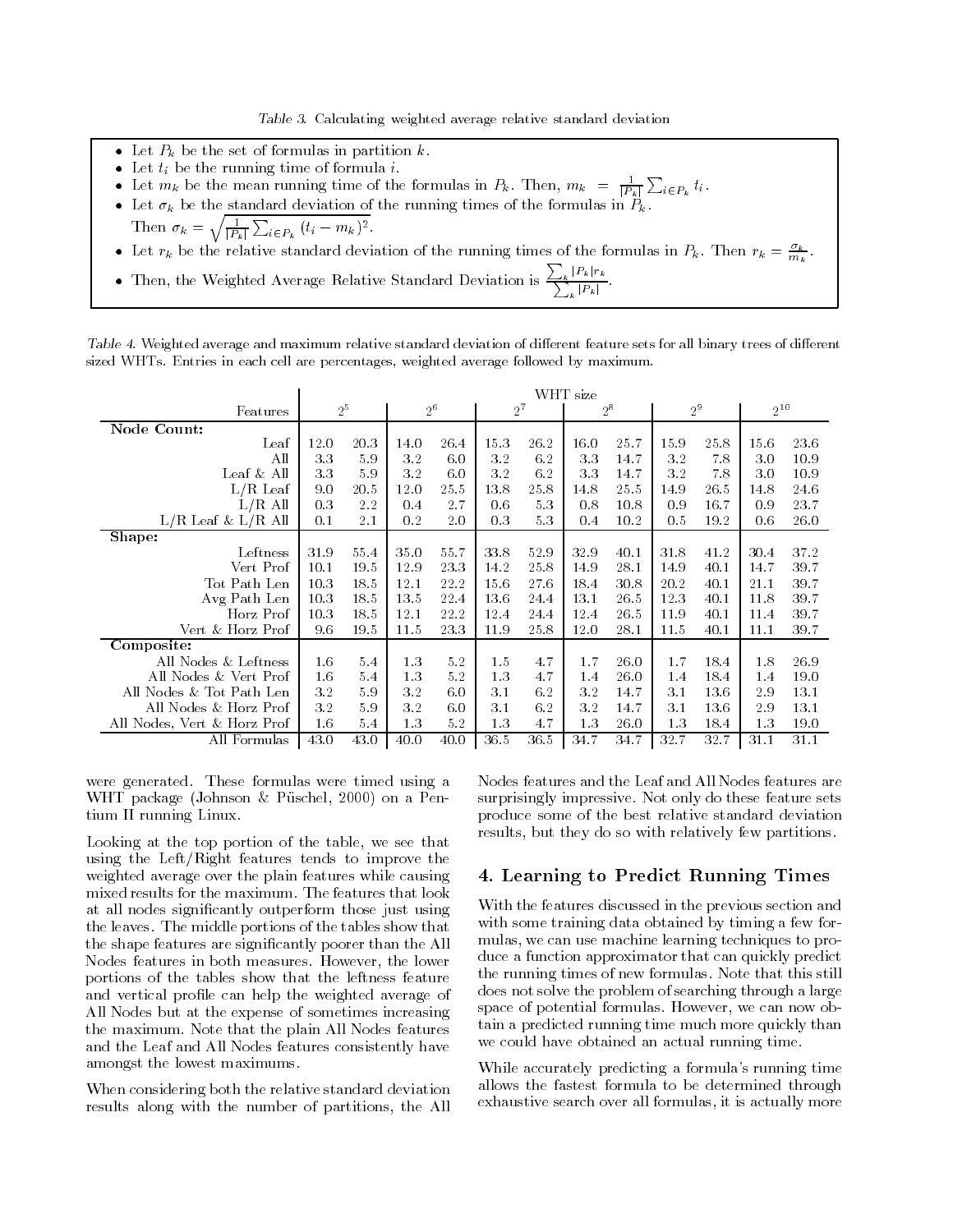than necessary In particular- accurately predicting which of two formulas runs faster would also allow the fastest formula to be determined through exhaustive search over an interesting the learning algorithment of the need not learn the exact running time if it can accu rately predict which of two formulas runs faster

### Experimental Setup

The results that are presented in this section are for  $WH1$  (2) and are similar to those collected for other sizes. All 2950 possible formulas corresponding to binary trees of  $WHI$  (2)) were generated and timed using a WHT package in a WHT package in a WHT package in a WHT package in a WHT package in a WHT package in a WH Pentium II running Linux

We used a back-propagation neural network as the function approximator For all of the results presented- $\cdots$  and a learning model is a model in the model  $\alpha$  model in the model is and a model in the model is a model in the model in the model in the model in the model in the model in the model in the model in the model in mentum of 0.001. These parameters obviously are not highly tuned due to the fact that they were used across several different input feature sets (of varying number of inputs) and across desired output (running time or faster of two formulas

The various node count feature sets were used as inputs to the neural network The set of formulas were partitioned into training and testing sets of different sizes Except in the cases where all of the formulas are used for both the training and testing sets- the re sults presented are averages over four random splits into training and testing sets

As was suggested earlier- neural networks were trained <u>the two dimensions indicates in the inter-theory methods in the set of the set of the set of the set of the set of the set of the set of the set of the set of the set of the set of the set of the set of the set of the set</u> works were trained to predict the running times of for mulas In the second task- di erent neural networks were trained to predict which of two formulas would run faster.

## 4.2 Results

Results are shown in Table 5. The column marked "Cost" reports the running time prediction error on the test set is calculated by dividing  $\mathcal{A}$ the absolute difference between predicted running time and actual running time by the actual running time, and then averaging over all formulas in the test set

- $\bullet\,$  Let  $c_i$  be the actual running time of formula  $i.$
- $\bullet\,$  Let  $\,p_{i}\,$  be the predicted running time of formula  $\imath\,$ .  $\,$
- $\bullet$  -finen the average percent error on predicting cost  $\hspace{0.1mm}$

is 
$$
\frac{\sum_{i \in test-set} \frac{|c_i - p_i|}{c_i}}{|test-set|}.
$$

The column marked "Faster" corresponds to predicting the faster of two formulas. This column reports the prediction error on a random sampling of pairs of formulas in the test set In particular- the number of samplings was 100 times the number of formulas in the test set The percentage was calculated by taking the

Table 5. Neural network prediction accuracy for WHT  $(2^+)$ with node counting features. The column marked "Cost" is the average percent error on predicting running time The column matrix  $\mathcal{F}_{\mathcal{A}}$  is the percent mistakes on  $\mathcal{F}_{\mathcal{A}}$  and  $\mathcal{F}_{\mathcal{A}}$ predicting the faster of two formulas. Note that the "Cost" and  $\Gamma$  and  $\Gamma$ aster  $\Gamma$ aster data be directly compared as the directly compared as  $\Gamma$ they report different measures of performance The size of the size the training and test sets are shown in percentages

| Features     | Train | ${\rm Test}$ | $\cos t$ | $\rm{Faster}$ |
|--------------|-------|--------------|----------|---------------|
|              | 100   | 100          | 14.21    | 28.72         |
|              | 75    | 25           | 14.69    | 28.32         |
| Leaf         | 50    | 50           | 14.61    | 28.63         |
|              | 25    | 75           | 14.61    | 28.40         |
|              | 10    | 90           | 14.94    | 28.33         |
|              | 100   | 100          | 2.74     | 5.33          |
|              | 75    | 25           | 3.04     | 5.31          |
| All          | 50    | 50           | 3.15     | 5.39          |
|              | 25    | 75           | 3.40     | 5.41          |
|              | 10    | 90           | 3.95     | 5.71          |
|              | 100   | 100          | 2.79     | 4.79          |
|              | 75    | 25           | 2.97     | 5.12          |
| Leaf $&$ All | 50    | 50           | 3.15     | 5.31          |
|              | 25    | 75           | 3.60     | 5.20          |
|              | 10    | 90           | 4.32     | 5.45          |
|              | 100   | 100          | 13.69    | 25.92         |
|              | 75    | 25           | 13.93    | 25.03         |
| $L/R$ Leaf   | 50    | 50           | 14.18    | 25.06         |
|              | 25    | 75           | 14.58    | 25.42         |
|              | 10    | 90           | 15.52    | 24.98         |
|              | 100   | 100          | 1.30     | 2.88          |
|              | 75    | 25           | 1.68     | 3.00          |
| $L/R$ All    | 50    | 50           | 1.98     | 3.31          |
|              | 25    | 75           | 2.71     | 3.51          |
|              | 10    | 90           | 4.20     | 4.18          |
|              | 100   | 100          | 1.22     | 2.50          |
| $L/R$ Leaf   | 75    | 25           | 1.63     | 3.02          |
| and          | 50    | 50           | 1.79     | 3.04          |
| $L/R$ All    | 25    | 75           | 2.69     | 2.90          |
|              | 10    | 90           | 3.91     | 3.57          |

number of pairs of formulas the network predicted in correctly which ran faster and dividing it by the total number of pairs of formulas tested. The "Cost" and "Faster" columns should not be directly compared as they report different measures of performance.

The "Left/Right Leaf Nodes and Left/Right All Nodes" model yields the best learning results. These results were quite good with less than  $4\%$  error on predicting the faster of two formulas and less than  $4\%$  error on predicting the running times even when trained on only 10% of the formulas. The All Nodes model and the Leaf and All Leaf and All Nodes models were discussed and all the contract of earlier for their excellent performance at partitioning the formulas-beam of the formulas-beam of the formulas-beam of the formulas-beam of the formulas-beam of the f

The Leaf Nodes and Left/Right Leaf Nodes models both perform signi cantly worse than all of the other models This is not surprisingly that the surprising two models had much larger weighted average relative standard deviations